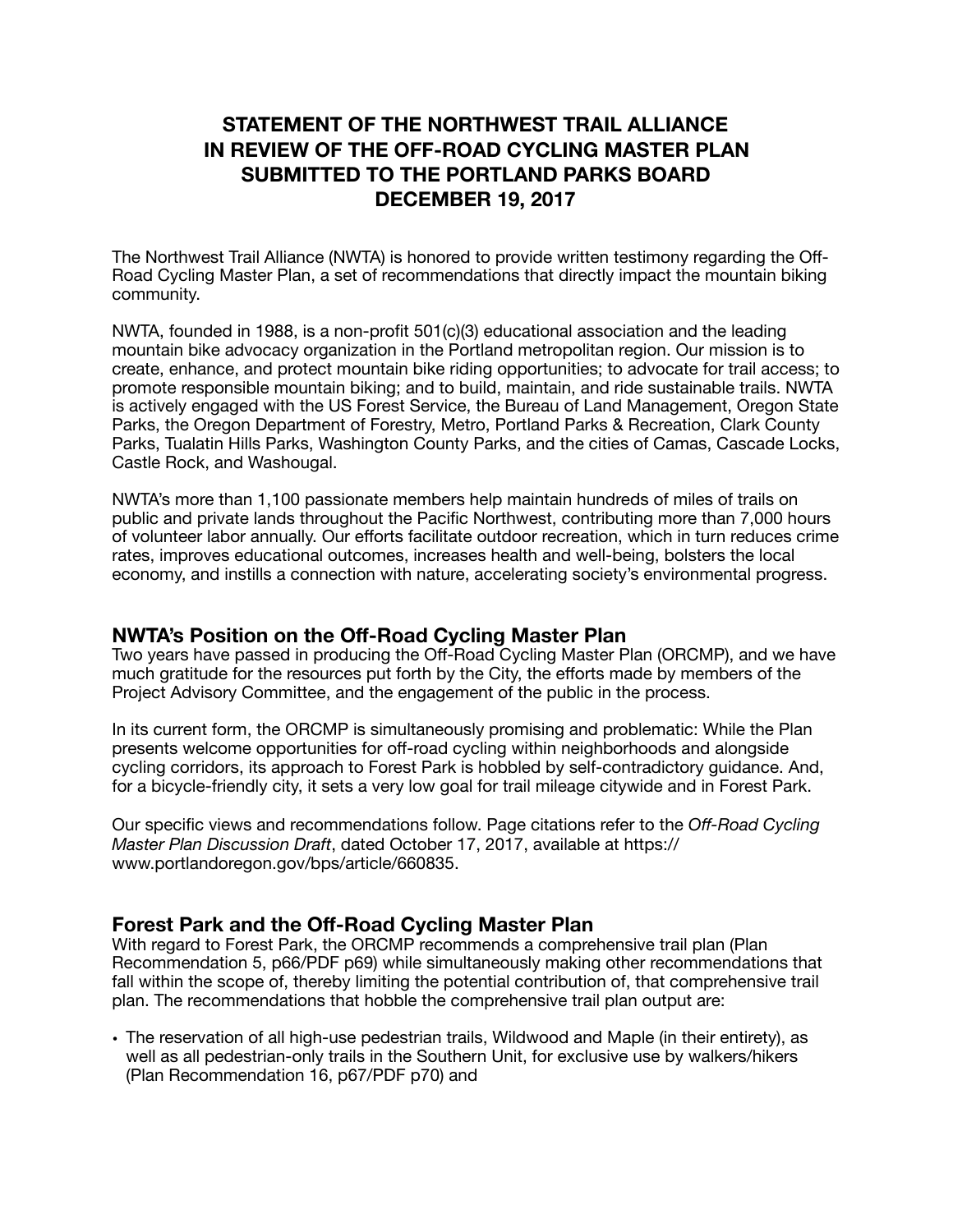• The Trail Improvement Concepts (p67/PDF p70).

#### **Forest Park Trail Exclusions**

Removing the trail exclusions from the ORCMP does not immediately expose Forest Park to increased mountain biking; they restate current policy set forth by the Forest Park Natural Resource Management Plan (FPNRMP). However, retaining the exclusions removes 81% of the current trail system mileage from consideration by the comprehensive trail plan, forcing the opening of trails for mountain biking to be more ecologically and financially costly through new construction.

**It is NWTA's recommendation that Plan Recommendation 16 (p67/PDF p70) remove all references to specific trails. Through a comprehensive trail plan, let professionals propose an equitable trail network, based on science, data, the experience of other cities, and transparent engagement with all stakeholders.**

Just as we're opposed to a extensive ban on sharing existing trails, we're against permitting bicycles on all Forest Park trails. We believe the trails in Forest Park need a big dose of common sense, cooperation, and care. It is in everyone's interest that living power sources like hikers, cyclists, and equestrians come together, partnering with the City of Portland to decide what is in the best interest of each user group and trail.

#### **Clarifying the Scope of the Forest Park Comprehensive Trail Plan**

The recommendation for a Forest Park comprehensive trail plan (Plan Recommendation 5, p66/ PDF p69) leaves much room for interpretation.

**It is NWTA's recommendation that the text of Plan Recommendation 5 (p66/PDF p69) be bolstered to ensure that the comprehensive trail plan process fully addresses relative demand, typical outing length, and desired user experience for all users; current user demand and carrying capacity; trail design for all modes of use (if the citywide standards are not to be used); trail and lane decommissioning (for environmental improvement); migration from the as-built system to the desired outcome; and user management (notably directionality, shared use, and the like). NWTA also recommends that the comprehensive trail plan process be expedited.**

## **Forest Park Trail Improvement Concepts**

Few of the Forest Park Trail Improvement Concepts will materially achieve the desired Plan outcomes to:

- Focus on serving youth, communities of color, and lower income residents (Plan Recommendation 1, p51/PDF p54)
- Prioritize beginner to intermediate, family-friendly riding options (Plan Recommendation 3, p51/PDF p54)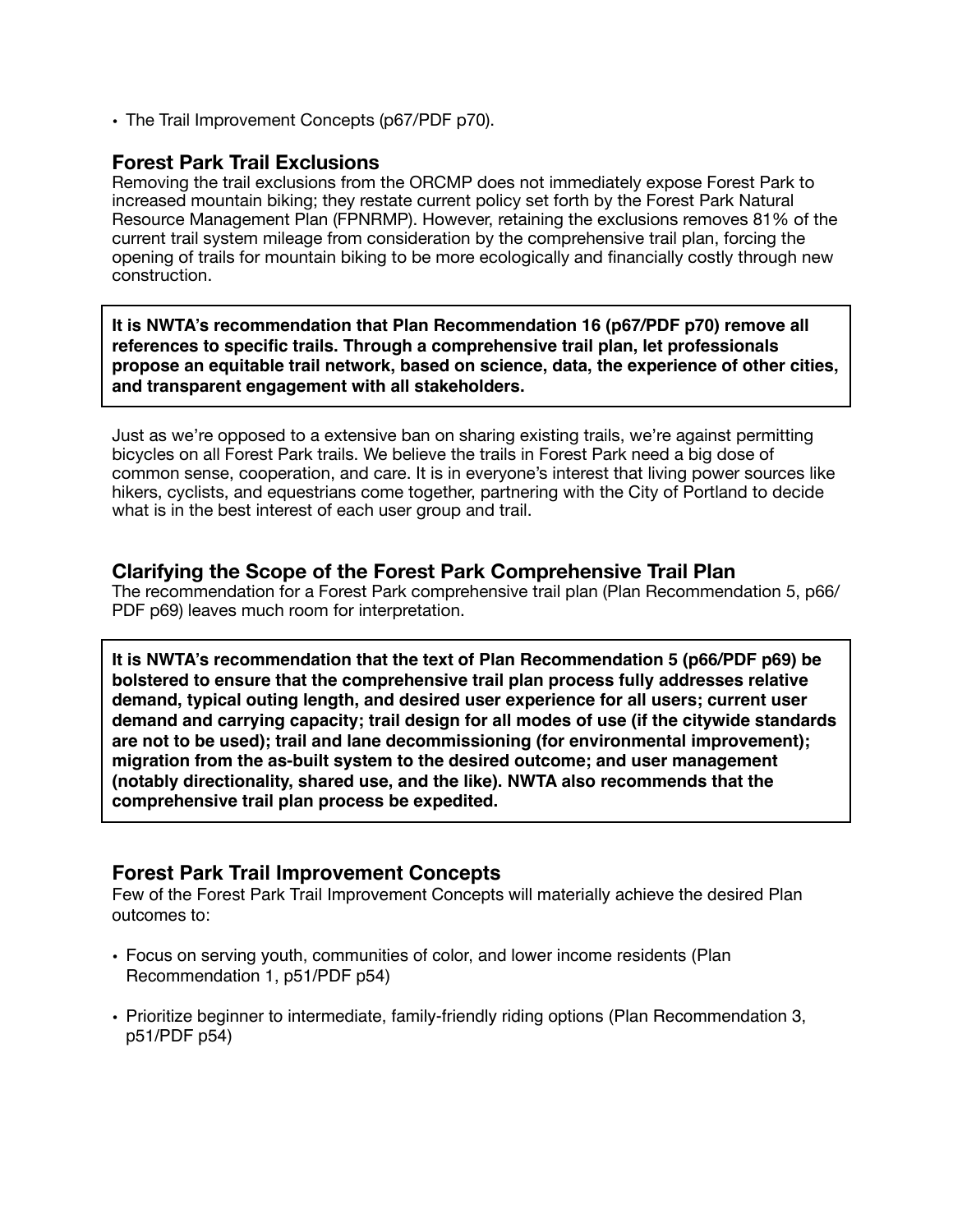- Enhance cross-country cycling experiences, which are best suited to the topography and character of the park, ideally on longer contoured trails (Plan Recommendation 14a, p67/PDF p70)
- Focus on opportunities to create narrow to mid-width cross-country trails (Plan Recommendation 14b, p67/PDF p70)
- Create loops, ideally stacked loops, to provide a variety of riding options and lengths (Plan Recommendation 14c, p67/PDF p70)

None of the Trail Improvement Concepts received a majority of support from the public (source: *Portland Off-Road Cycling Master Plan Comment and Outreach Summary*, May 2017).

**It is NWTA's recommendation that the Trail Improvement Concepts be positioned by the Plan as input for consideration by the comprehensive trail plan process (Plan Recommendation 5, p66/PDF p69), not as explicit Plan Recommendations.**

Supporting details follow, with concepts listed in preferential order, most appealing to least:

**Concept C: Improve Firelane 4 and Open it to Off-Road Cycling (p70/PDF p73)** Creating a new shared-use, purpose-built, contour trail roughly 1 mile in length, forming a 2.6 mile loop with Saltzman Road and Leif Erikson Drive, Concept C goes furthest in achieving the Plan recommendations above.

**Concept F: Improve Cycling Access to the Park from the St Johns Bridge (p71/PDF p74)**  Also creating a new shared-use, purpose-built, contour trail roughly 1 mile in length (assuming termination at Leif Erikson Drive), Concept F runs counter to the Plan recommendation to create loops. With Leif Erikson Drive and Springville Road, Concept F does form a 2.3 mile, partial loop.

**Concept B: Open Firelane 7, Firelane 7A and Oil Line Road to Off-Road Cycling (p70/PDF p73)** It's debatable whether the full loop of Concept B will be suitable for youth and families, depending on the design of the connection of Oil and Gas Line Roads to Leif Erikson (the final 100 to 150 yards of Oil and Gas Line Roads are quite steep). Also, Concept B stipulates improving fire access near Leif Erikson, which is at odds with the Plan recommendation for narrow to mid-width trail. Lastly, with the concept's primary access being Skyline Boulevard, it is less available to communities of color and lower income residents.

**Concept D: Improve Firelane 1 and Build a New Trail Parallel to Highway 30 (p69/PDF p72)** While the Plan makes the recommendation to "re-align and re-contour existing Firelane 1

to reduce erosion and improve user experience, safety and sustainability" (Firelane 1 currently reaches a maximum grade of 24%), the large-scale construction necessary to achieve a reasonable (from safety and user experience perspectives) grade (the ideal is 5% to 7%; see p102/PDF p105) would likely carry an unreasonably high environmental and economic cost, due to the surface disturbance of a much longer and, below Leif Erikson, wider firelane. Foregoing that reasonable grade, this portion of Concept D runs counter to the Plan recommendation to engage youth and families.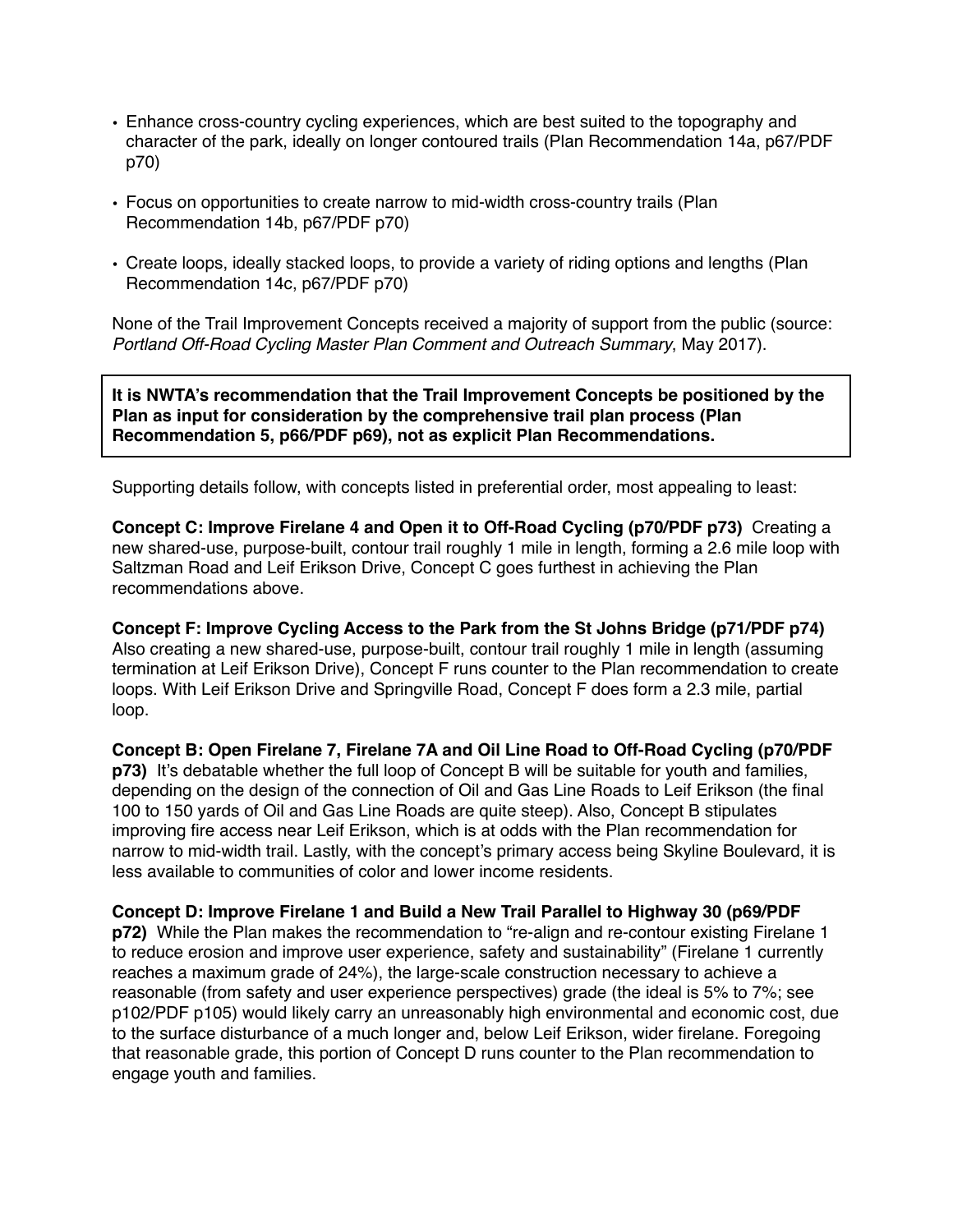The Plan also makes the recommendation to "[b]uild a new trail that would … travel southeast along the park boundary …" with "[p]ortions … located in easements outside the park." It is our view that such an alignment will not help satiate the desire for off-road cycling within Forest Park. Perhaps more importantly, such an alignment completely misses the opportunity to reduce high-speed cycling traffic (with its potential for safety issues) on Leif Erikson Drive as it approaches the Thurman Street gate.

**Concept E: Build a New Trail South of NW 53rd Drive (p71/PDF p74)** Considered as part of a larger loop comprised of Concept D and Holman Lane, that larger loop runs counter to the Plan recommendation to engage youth and families. This is due to the grade of Holman Lane (9% average, 20% maximum) and Firelane 1 (currently 9% average, 24% maximum), as well as the significant transit on surface streets necessary to reach Holman Lane from Concept D's proposed trail paralleling St Helens Road.

Of course, independent of Concept D, Concept E's new shared-use, purpose-built trail runs counter to the Plan recommendation to create loops. Like Concept B, its location also makes it less available to communities of color and lower income residents. And at roughly 1 mile in length, Concept E alone would not be an attractive destination for riders outside the local neighborhood, due to the imbalance of travel effort to recreational return.

# **ORCMP and FPNRMP Reconciliation**

With the advance of knowledge and best practices since 1995, there is a likelihood that the comprehensive trail plan process will produce recommendations that run counter to the stipulations of the Forest Park Natural Resource Management Plan (FPNRMP). One example might be allowing cycling on an existing pedestrian trail in the Central Unit.

And more specifically, the Plan contains this built-in conflict:

• Design and develop any trail changes in ways that align with the goals and strategies in the Forest Park Natural Resource Management Plan (Plan Recommendation 7, p66/PDF p69)

#### versus

• Focus on opportunities to create narrow to mid-width cross-country trails (Plan Recommendation 14b, p67/PDF p70).

The FPNRMP stipulates that cycling cannot take place on narrow to mid-width trails (FPNRMP p174/PDF p191).

**It is NWTA's recommendation that the Plan speak to the process by which comprehensive trail plan output, and other Plan Recommendations that may run counter to the stipulations of the Forest Park Natural Resource Management Plan, such as trail design for off-road cycling, are reconciled. NWTA also recommends that the document**  *Trail Design Guidelines for Portland's Park System* **become the sole reference for trail design citywide, encompassing Forest Park.**

# **Setting Reasonable and Effective Goals**